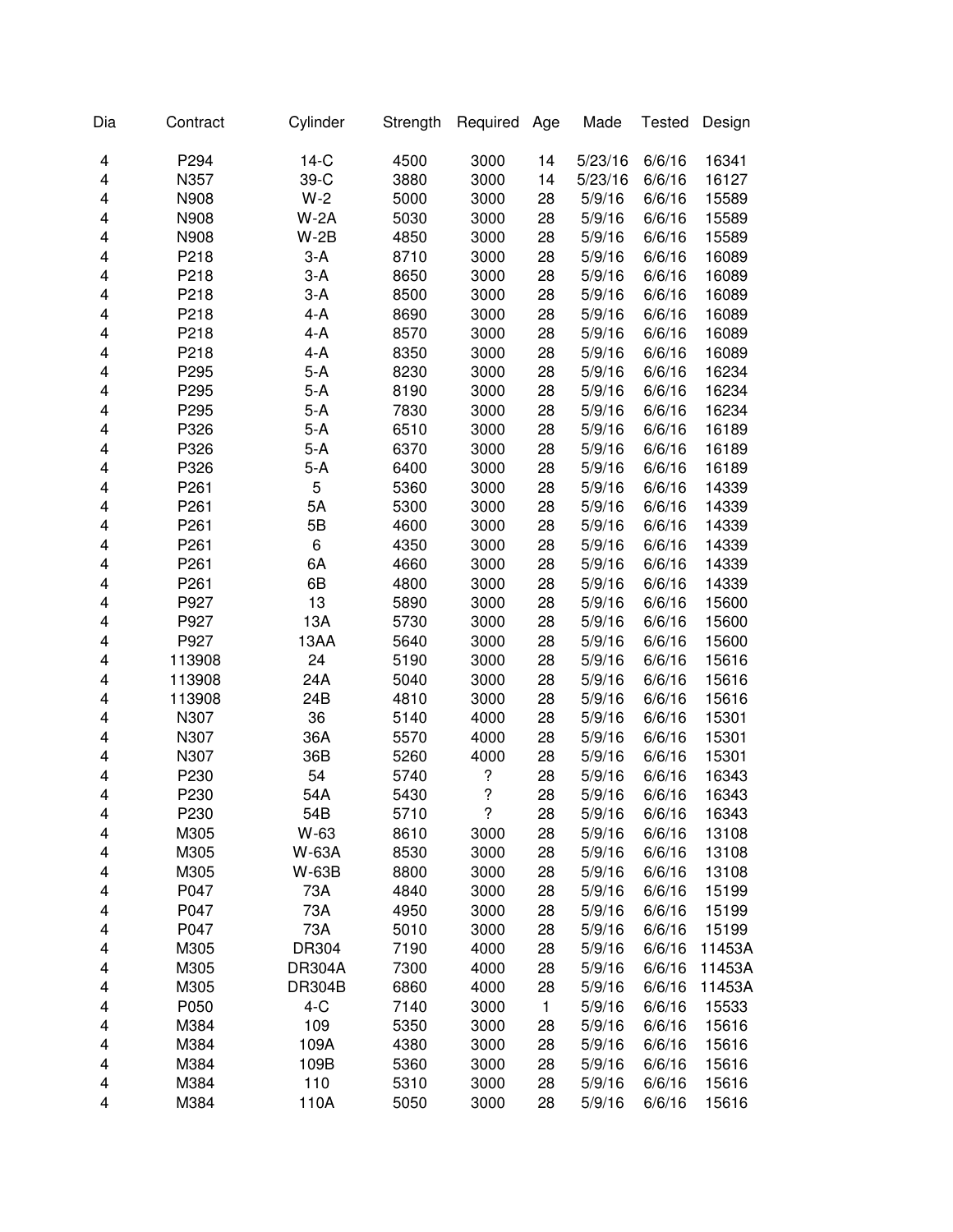| 4 | M384 | 110B                    | 5170  | 3000 | 28 | 5/9/16 | 6/6/16 | 15616 |
|---|------|-------------------------|-------|------|----|--------|--------|-------|
| 4 | N321 | 141                     | 4460  | 3000 | 28 | 5/9/16 | 6/6/16 | 15184 |
| 4 | N321 | 141A                    | 4500  | 3000 | 28 | 5/9/16 | 6/6/16 | 15184 |
| 4 | N321 | 141B                    | 4530  | 3000 | 28 | 5/9/16 | 6/6/16 | 15184 |
| 4 | N321 | 142                     | 5680  | 3000 | 28 | 5/9/16 | 6/6/16 | 15184 |
| 4 | N321 | 142A                    | 5610  | 3000 | 28 | 5/9/16 | 6/6/16 | 15184 |
| 4 | N321 | 142B                    | 5720  | 3000 | 28 | 5/9/16 | 6/6/16 | 15184 |
| 4 | M010 | 193-A                   | 4320  | 4000 | 28 | 5/9/16 | 6/6/16 | 15279 |
| 4 | M010 | 193-A                   | 4390  | 4000 | 28 | 5/9/16 | 6/6/16 | 15279 |
| 4 | M010 | 193-A                   | 4450  | 4000 | 28 | 5/9/16 | 6/6/16 | 15279 |
| 4 | M305 | DB-255                  | 6820  | 3000 | 28 | 5/9/16 | 6/6/16 | 13108 |
| 4 | M305 | <b>DB-255A</b>          | 6970  | 3000 | 28 | 5/9/16 | 6/6/16 | 13108 |
| 4 | M305 | <b>DB-255B</b>          | 6900  | 3000 | 28 | 5/9/16 | 6/6/16 | 13108 |
| 4 | L041 | 302-A                   | 6270  | 3000 | 28 | 5/9/16 | 6/6/16 | 14369 |
| 4 | L041 | 302-A                   | 4690  | 3000 | 28 | 5/9/16 | 6/6/16 | 14369 |
| 4 | L041 | 302-A                   | 4920  | 3000 | 28 | 5/9/16 | 6/6/16 | 14369 |
| 4 | P924 | 1                       | 6250  | 3000 | 28 | 5/9/16 | 6/6/16 | 15396 |
| 4 | P924 | 1A                      | 6000  | 3000 | 28 | 5/9/16 | 6/6/16 | 15396 |
| 4 | P924 | 1B                      | 6400  | 3000 | 28 | 5/9/16 | 6/6/16 | 15396 |
| 4 | P285 | $\overline{c}$          | 7850  | 3000 | 28 | 5/9/16 | 6/6/16 | 15533 |
| 4 | P285 | 2A                      | 8090  | 3000 | 28 | 5/9/16 | 6/6/16 | 15533 |
| 4 | P285 | 2B                      | 8570  | 3000 | 28 | 5/9/16 | 6/6/16 | 15533 |
| 4 | P285 | 2AR                     | 8160  | 3000 | 28 | 5/9/16 | 6/6/16 | 15533 |
| 4 | P285 | 2AR1                    | 7030  | 3000 | 28 | 5/9/16 | 6/6/16 | 15533 |
| 4 | P285 | 2AR2                    | 8590  | 3000 | 28 | 5/9/16 | 6/6/16 | 15533 |
| 4 | Q914 | 6                       | 9630  | 3000 | 28 | 5/9/16 | 6/6/16 | 15533 |
| 4 | Q914 | 6A                      | 9550  | 3000 | 28 | 5/9/16 | 6/6/16 | 15533 |
| 4 | Q914 | 6B                      | 10040 | 3000 | 28 | 5/9/16 | 6/6/16 | 15533 |
| 4 | Q914 | $\overline{7}$          | 9740  | 3000 | 28 | 5/9/16 | 6/6/16 | 15533 |
| 4 | Q914 | 7A                      | 10250 | 3000 | 28 | 5/9/16 | 6/6/16 | 15533 |
| 4 | Q914 | 7B                      | 9660  | 3000 | 28 | 5/9/16 | 6/6/16 | 15533 |
| 6 | P300 | 3                       | 11130 | 3000 | 30 | 5/7/16 | 6/6/16 | 16258 |
| 6 | P300 | 3A                      | 10270 | 3000 | 30 | 5/7/16 | 6/6/16 | 16258 |
| 6 | P300 | 4                       | 11940 | 3000 | 30 | 5/7/16 | 6/6/16 | 16258 |
| 6 | P300 | 4A                      | 11940 | 3000 | 30 | 5/7/16 | 6/6/16 | 16258 |
| 6 | P300 | 4A                      | 11950 | 3000 | 30 | 5/7/16 | 6/6/16 | 16258 |
| 4 | P215 | 58                      | 6100  | 3000 | 28 | 5/9/16 | 6/6/16 | 15341 |
| 4 | P215 | 58A                     | 6080  | 3000 | 28 | 5/9/16 | 6/6/16 | 15341 |
| 4 | P215 | 58B                     | 5970  | 3000 | 28 | 5/9/16 | 6/6/16 | 15341 |
| 4 | N279 | 97                      | 4560  | 3000 | 28 | 5/9/16 | 6/6/16 | 8111  |
| 4 | N279 | 97A                     | 4410  | 3000 | 28 | 5/9/16 | 6/6/16 | 8111  |
| 4 | N279 | 97B                     | 4430  | 3000 | 28 | 5/9/16 | 6/6/16 | 8111  |
| 4 | N198 | 203                     | 4380  | 3000 | 28 | 5/9/16 | 6/6/16 | 13034 |
| 4 | N198 | 203A                    | 4450  | 3000 | 28 | 5/9/16 | 6/6/16 | 13034 |
| 4 | N198 | 203B                    | 4570  | 3000 | 28 | 5/9/16 | 6/6/16 | 13034 |
| 4 | N168 | 13                      | 4710  | 3000 | 28 | 5/9/16 | 6/6/16 | 16341 |
| 4 | N168 | 13A                     | 4670  | 3000 | 28 | 5/9/16 | 6/6/16 | 16341 |
| 4 | N168 | 13B                     | 4600  | 3000 | 28 | 5/9/16 | 6/6/16 | 16341 |
| 4 | P924 | $\overline{c}$          | 5170  | 3000 | 28 | 5/9/16 | 6/6/16 | 15396 |
| 4 | P924 | 2A                      | 5420  | 3000 | 28 | 5/9/16 | 6/6/16 | 15396 |
| 4 | P924 | 2B                      | 3440  | 3000 | 28 | 5/9/16 | 6/6/16 | 15396 |
| 4 | ?    | $\overline{\mathbf{4}}$ | 5350  | 3000 | 28 | 5/9/16 | 6/6/16 | 15393 |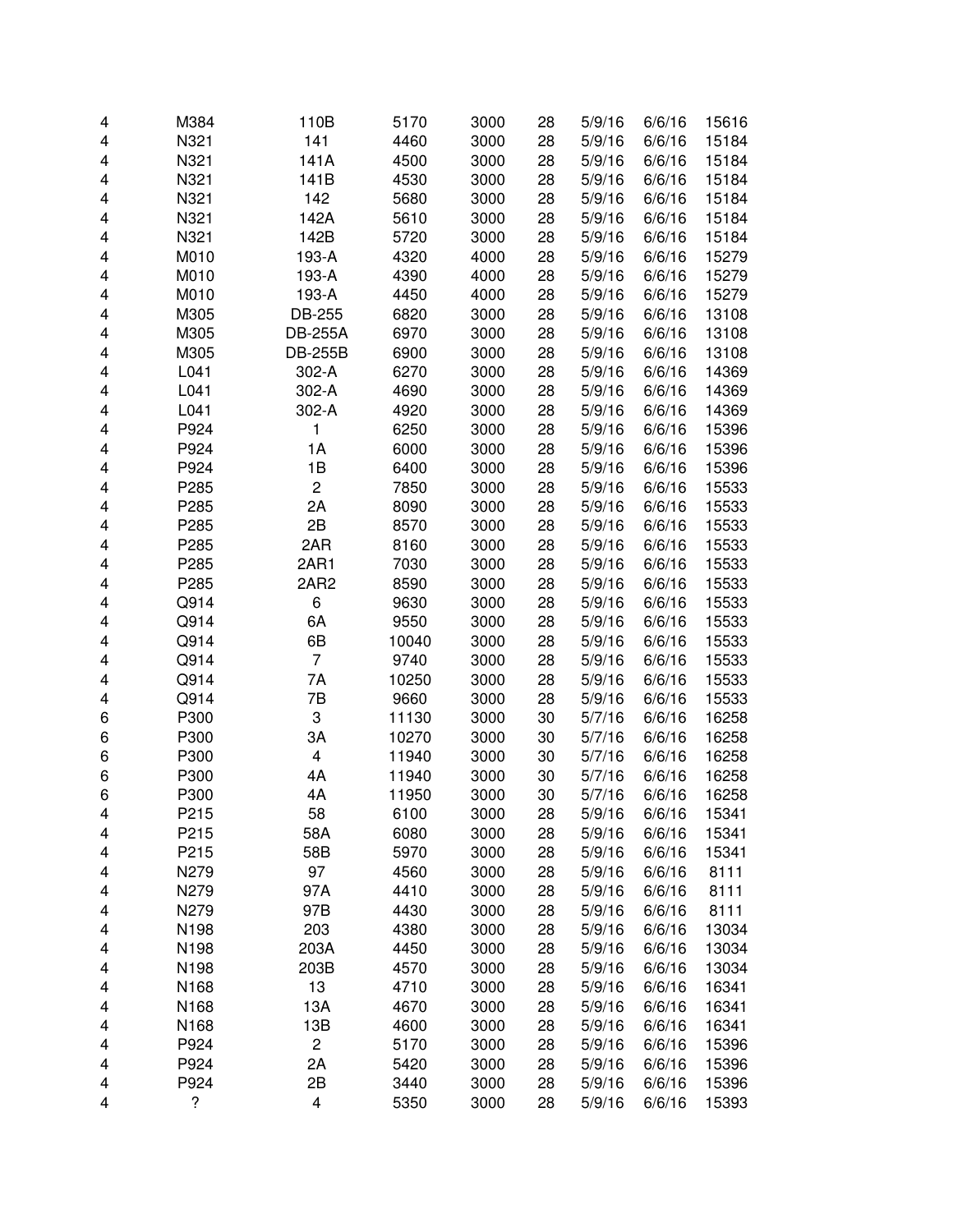| 4 | $\overline{\mathcal{C}}$ | 4A            | 5000 | 3000 | 28   | 5/9/16  | 6/6/16 | 15393  |
|---|--------------------------|---------------|------|------|------|---------|--------|--------|
| 4 | P247                     | 11            | 6400 | 3000 | 28   | 5/9/16  | 6/6/16 | 16130  |
| 4 | P247                     | 11A           | 5900 | 3000 | 28   | 5/9/16  | 6/6/16 | 16130  |
| 4 | P247                     | 11B           | 6660 | 3000 | 28   | 5/9/16  | 6/6/16 | 16130  |
| 4 | P256                     | 26            | 7040 | 3000 | 28   | 5/9/16  | 6/6/16 | 15610  |
| 4 | P256                     | 26A           | 6680 | 3000 | 28   | 5/9/16  | 6/6/16 | 15610  |
| 4 | P256                     | 26B           | 6510 | 3000 | 28   | 5/9/16  | 6/6/16 | 15610  |
| 4 | M021                     | 36            | 6350 | 3000 | 28   | 5/9/16  | 6/6/16 | 15393  |
| 4 | M021                     | 36A           | 6200 | 3000 | 28   | 5/9/16  | 6/6/16 | 15393  |
| 4 | M021                     | 36B           | 5650 | 3000 | 28   | 5/9/16  | 6/6/16 | 15393  |
| 4 | 115745                   | 44            | 6380 | 3000 | 28   | 5/9/16  | 6/6/16 | 16081  |
| 4 | 115745                   | 44A           | 6660 | 3000 | 28   | 5/9/16  | 6/6/16 | 16081  |
| 4 | 115745                   | 44B           | 6720 | 3000 | 28   | 5/9/16  | 6/6/16 | 16081  |
| 4 | N266                     | 163           | 6210 | 3000 | 30   | 5/6/16  | 6/6/16 | 13025  |
| 4 | N266                     | 163A          | 6290 | 3000 | 30   | 5/6/16  | 6/6/16 | 13025  |
| 4 | N266                     | 163B          | 5740 | 3000 | 30   | 5/6/16  | 6/6/16 | 13025  |
| 4 | N152                     | 189           | 4180 | 3000 | 28   | 5/9/16  | 6/6/16 | 15100  |
| 4 | N152                     | 189A          | 4080 | 3000 | 28   | 5/9/16  | 6/6/16 | 15100  |
| 4 | N152                     | 189B          | 4170 | 3000 | 28   | 5/9/16  | 6/6/16 | 15100  |
| 4 | M950                     | 248           | 5160 | 3000 | 28   | 5/9/16  | 6/6/16 | 16059  |
| 4 | M950                     | 248A          | 5400 | 3000 | 28   | 5/9/16  | 6/6/16 | 16059  |
| 4 | M950                     | 248B          | 5290 | 3000 | 28   | 5/9/16  | 6/6/16 | 16059  |
| 4 | M950                     | 249           | 6880 | 3000 | 28   | 5/9/16  | 6/6/16 | 16060  |
| 4 | M950                     | 249A          | 7320 | 3000 | 28   | 5/9/16  | 6/6/16 | 16060  |
| 4 | M950                     | 249B          | 7020 | 3000 | 28   | 5/9/16  | 6/6/16 | 16060  |
| 4 | M305                     | F256          | 7830 | 4000 | 28   | 5/10/16 | 6/7/16 | 11453  |
| 4 | M305                     | F256A         | 8230 | 4000 | 28   | 5/10/16 | 6/7/16 | 11453  |
| 4 | M305                     | F256B         | 7190 | 4000 | 28   | 5/10/16 | 6/7/16 | 11453  |
| 4 | P050                     | 5C            | 4610 | 3000 | 18HR | 6/6/16  | 6/7/16 | 15533  |
| 4 | P230                     | 55            | 4700 | 3000 | 28   | 5/10/16 | 6/7/16 | 16115  |
| 4 | P230                     | 55A           | 4730 | 3000 | 28   | 5/10/16 | 6/7/16 | 16115  |
| 4 | P230                     | 55B           | 4900 | 3000 | 28   | 5/10/16 | 6/7/16 | 16115  |
| 4 | N321                     | 143           | 5530 | 3000 | 28   | 5/10/16 | 6/7/16 | 15184  |
| 4 | N321                     | 143A          | 5500 | 3000 | 28   | 5/10/16 | 6/7/16 | 15184  |
| 4 | N321                     | 143B          | 5640 | 3000 | 28   | 5/10/16 | 6/7/16 | 15184  |
| 4 | P <sub>137</sub>         | 44            | 5380 | 3500 | 28   | 5/10/16 | 6/7/16 | 14333  |
| 4 | P <sub>137</sub>         | 44A           | 5150 | 3500 | 28   | 5/10/16 | 6/7/16 | 14333  |
| 4 | P137                     | 44B           | 5620 | 3500 | 28   | 5/10/16 | 6/7/16 | 14333  |
| 4 | M305                     | W64           | 7630 | 3000 | 28   | 5/10/16 | 6/7/16 | 13108  |
| 4 | M305                     | <b>W64A</b>   | 7890 | 3000 | 28   | 5/10/16 | 6/7/16 | 13108  |
| 4 | M305                     | <b>W64B</b>   | 7700 | 3000 | 28   | 5/10/16 | 6/7/16 | 13108  |
| 4 | M305                     | DR306         | 6390 | 4000 | 28   | 5/10/16 | 6/7/16 | 11453A |
| 4 | M305                     | <b>DR306A</b> | 6410 | 4000 | 28   | 5/10/16 | 6/7/16 | 11453A |
| 4 | M305                     | <b>DR306B</b> | 6470 | 4000 | 28   | 5/10/16 | 6/7/16 | 11453A |
| 4 | P047                     | 74A           | 3810 | 3000 | 28   | 5/10/16 | 6/7/16 | 15199  |
| 4 | P047                     | 74A           | 3870 | 3000 | 28   | 5/10/16 | 6/7/16 | 15199  |
| 4 | P047                     | 74A           | 3980 | 3000 | 28   | 5/10/16 | 6/7/16 | 15199  |
| 4 | M305                     | DB256         | 7500 | 3000 | 28   | 5/10/16 | 6/7/16 | 13108  |
| 4 | M305                     | <b>DB256A</b> | 7280 | 3000 | 28   | 5/10/16 | 6/7/16 | 13108  |
| 4 | M305                     | <b>DB256B</b> | 7490 | 3000 | 28   | 5/10/16 | 6/7/16 | 13108  |
| 4 | M305                     | DR305         | 6030 | 3000 | 28   | 5/10/16 | 6/7/16 | 13108  |
| 4 | M305                     | <b>DR305A</b> | 5850 | 3000 | 28   | 5/10/16 | 6/7/16 | 13108  |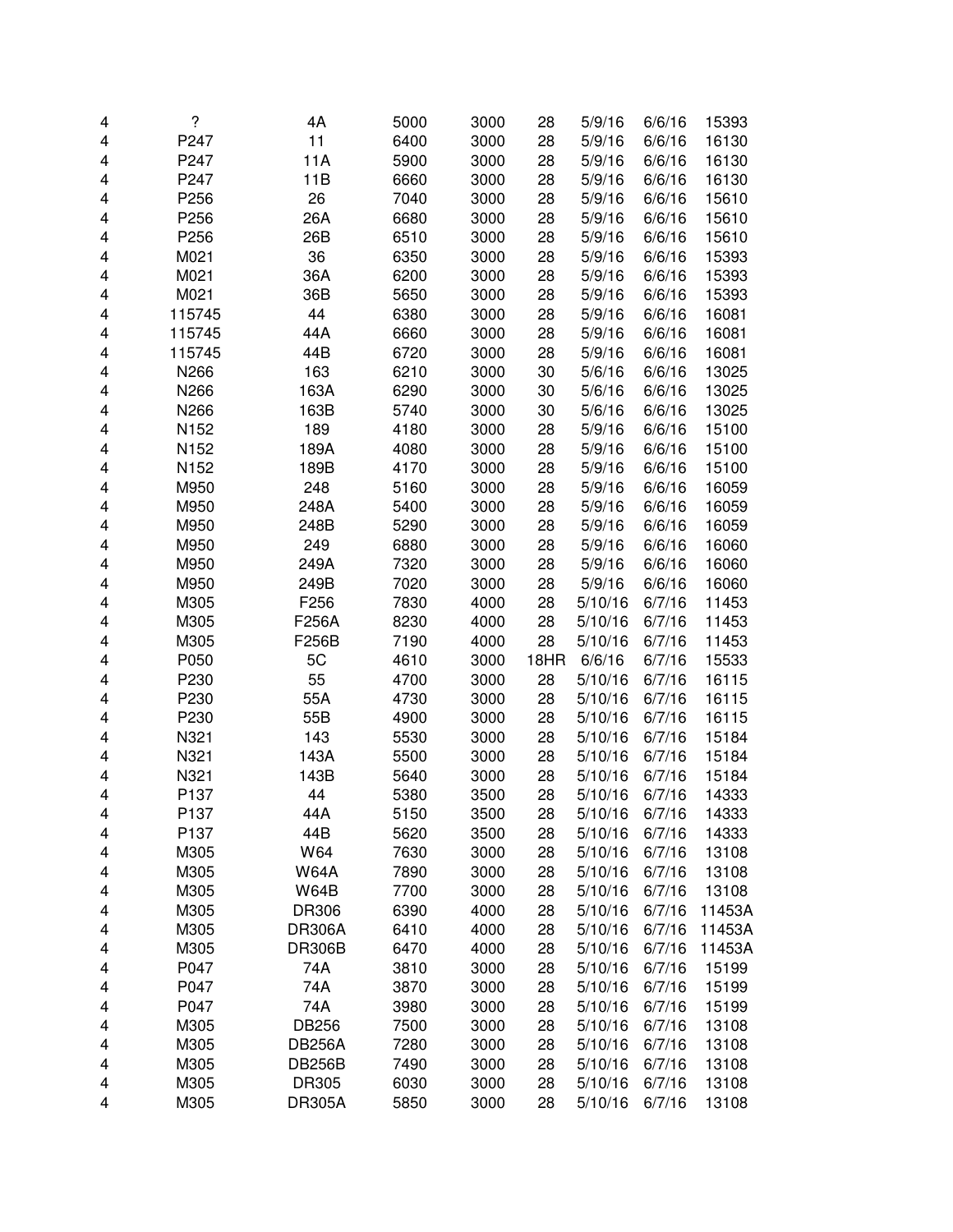| 4 | M305          | <b>DR305B</b> | 6050  | 3000  | 28 | 5/10/16 | 6/7/16 | 13108  |
|---|---------------|---------------|-------|-------|----|---------|--------|--------|
| 4 | M180          | 858           | 5690  | 3000  | 28 | 5/10/16 | 6/7/16 | 14266  |
| 4 | M180          | 858A          | 5800  | 3000  | 28 | 5/10/16 | 6/7/16 | 14266  |
| 4 | M180          | 858B          | 5850  | 3000  | 28 | 5/10/16 | 6/7/16 | 14266  |
| 4 | N266          | 165           | 5000  | 3000  | 28 | 5/10/16 | 6/7/16 | 13025  |
| 4 | N266          | 165A          | 4930  | 3000  | 29 | 5/10/16 | 6/7/16 | 13025  |
| 4 | N266          | 165B          | 5030  | 3000  | 29 | 5/10/16 | 6/7/16 | 13025  |
| 4 | L012          | 82J           | 4610  | 3000  | 15 | 5/23/16 | 6/7/16 | 13016  |
| 4 | P079          | 95C           | 5520  | 3000  | 15 | 5/23/16 | 6/7/16 | 15146  |
| 4 | N266          | 166           | 4700  | 3000  | 29 | 5/9/16  | 6/7/16 | 13025  |
| 4 | N266          | 166A          | 4720  | 3000  | 29 | 5/9/16  | 6/7/16 | 13025  |
| 4 | N266          | 166B          | 4790  | 3000  | 29 | 5/9/16  | 6/7/16 | 13025  |
| 4 | M305          | DR302         | 7610  | 3000  | 31 | 5/7/16  | 6/7/16 | 13108  |
| 4 | M305          | DR302A        | 6710  | 3000  | 31 | 5/7/16  | 6/7/16 | 13108  |
| 4 | M305          | <b>DR302B</b> | 7300  | 3000  | 31 | 5/7/16  | 6/7/16 | 13108  |
| 4 | P230          | 40ARK         | 11770 | 10000 | 28 | 5/10/16 | 6/7/16 | 16383  |
| 4 | P230          | 40ARK         | 11000 | 10000 | 28 | 5/10/16 | 6/7/16 | 16383  |
| 4 | P230          | 40ARK         | 11630 | 10000 | 28 | 5/10/16 | 6/7/16 | 16383  |
| 4 | P215          | 59            | 5580  | 3000  | 28 | 5/10/16 | 6/7/16 | 15341  |
| 4 | P215          | 59A           | 5000  | 3000  | 28 | 5/10/16 | 6/7/16 | 15341  |
| 4 | P215          | 59B           | 4970  | 3000  | 28 | 5/10/16 | 6/7/16 | 15341  |
| 4 | P230          | 44ARK         | 11260 | 10000 | 28 | 5/10/16 | 6/7/16 | 16383  |
| 4 | P230          | 44ARK         | 11270 | 10000 | 28 | 5/10/16 | 6/7/16 | 16383  |
| 4 | P230          | 44ARK         | 11060 | 10000 | 28 | 5/10/16 | 6/7/16 | 16383  |
| 4 | <b>CNN307</b> | 37            | 5800  | 3000  | 28 | 5/10/16 | 6/7/16 | 08-111 |
| 4 | <b>CNN307</b> | 37A           | 5510  | 3000  | 28 | 5/10/16 | 6/7/16 | 08-111 |
| 4 | <b>CNN307</b> | 37B           | 5690  | 3000  | 28 | 5/10/16 | 6/7/16 | 08-111 |
| 4 | <b>CNM950</b> | 251           | 6680  | 3000  | 28 | 5/10/16 | 6/7/16 | 16060  |
| 4 | <b>CNM950</b> | 251A          | 7120  | 3000  | 28 | 5/10/16 | 6/7/16 | 16060  |
| 4 | <b>CNM950</b> | 251B          | 6670  | 3000  | 28 | 5/10/16 | 6/7/16 | 16060  |
| 4 | N279          | 98            | 5330  | 3000  | 28 | 5/10/16 | 6/7/16 | 14347  |
| 4 | N279          | 98A           | 5410  | 3000  | 28 | 5/10/16 | 6/7/16 | 14347  |
| 4 | N279          | 98B           | 5730  | 3000  | 28 | 5/10/16 | 6/7/16 | 14347  |
| 4 | L012          | 79            | 7330  | 3000  | 28 | 5/10/16 | 6/7/16 | 13016  |
| 4 | L012          | 79A           | 6840  | 3000  | 28 | 5/10/16 | 6/7/16 | 13016  |
| 4 | L012          | 79B           | 7070  | 3000  | 28 | 5/10/16 | 6/7/16 | 13016  |
| 4 | 110324        | 13            | 4330  | 3000  | 28 | 5/10/16 | 6/7/16 | 16096  |
| 4 | 110324        | 13A           | 4350  | 3000  | 28 | 5/10/16 | 6/7/16 | 16096  |
| 4 | 110324        | 13B           | 4450  | 3000  | 28 | 5/10/16 | 6/7/16 | 16096  |
| 4 | P230          | 56            | 4800  | 3000  | 28 | 5/10/16 | 6/7/16 | 16115  |
| 4 | P230          | 56A           | 5120  | 3000  | 28 | 5/10/16 | 6/7/16 | 16115  |
| 4 | P230          | 56B           | 4860  | 3000  | 28 | 5/10/16 | 6/7/16 | 16115  |
| 4 | P230          | 41ARK         | 11980 | 10000 | 28 | 5/10/16 | 6/7/16 | 16383  |
| 4 | P230          | 41ARK         | 12340 | 10000 | 28 | 5/10/16 | 6/7/16 | 16383  |
| 4 | P230          | 41ARK         | 12310 | 10000 | 28 | 5/10/16 | 6/7/16 | 16383  |
| 4 | P230          | 42ARK         | 12380 | 10000 | 28 | 5/10/16 | 6/7/16 | 16383  |
| 4 | P230          | 42ARK         | 12460 | 10000 | 28 | 5/10/16 | 6/7/16 | 16383  |
| 4 | P230          | 42ARK         | 12480 | 10000 | 28 | 5/10/16 | 6/7/16 | 16383  |
| 4 | M950          | 250           | 6110  | 3000  | 28 | 5/10/16 | 6/7/16 | 16061  |
| 4 | M950          | 250A          | 5750  | 3000  | 28 | 5/10/16 | 6/7/16 | 16061  |
| 4 | M950          | 250B          | 5770  | 3000  | 28 | 5/10/16 | 6/7/16 | 16061  |
| 4 | P230          | 43ARK         | 12400 | 10000 | 28 | 5/10/16 | 6/7/16 | 16383  |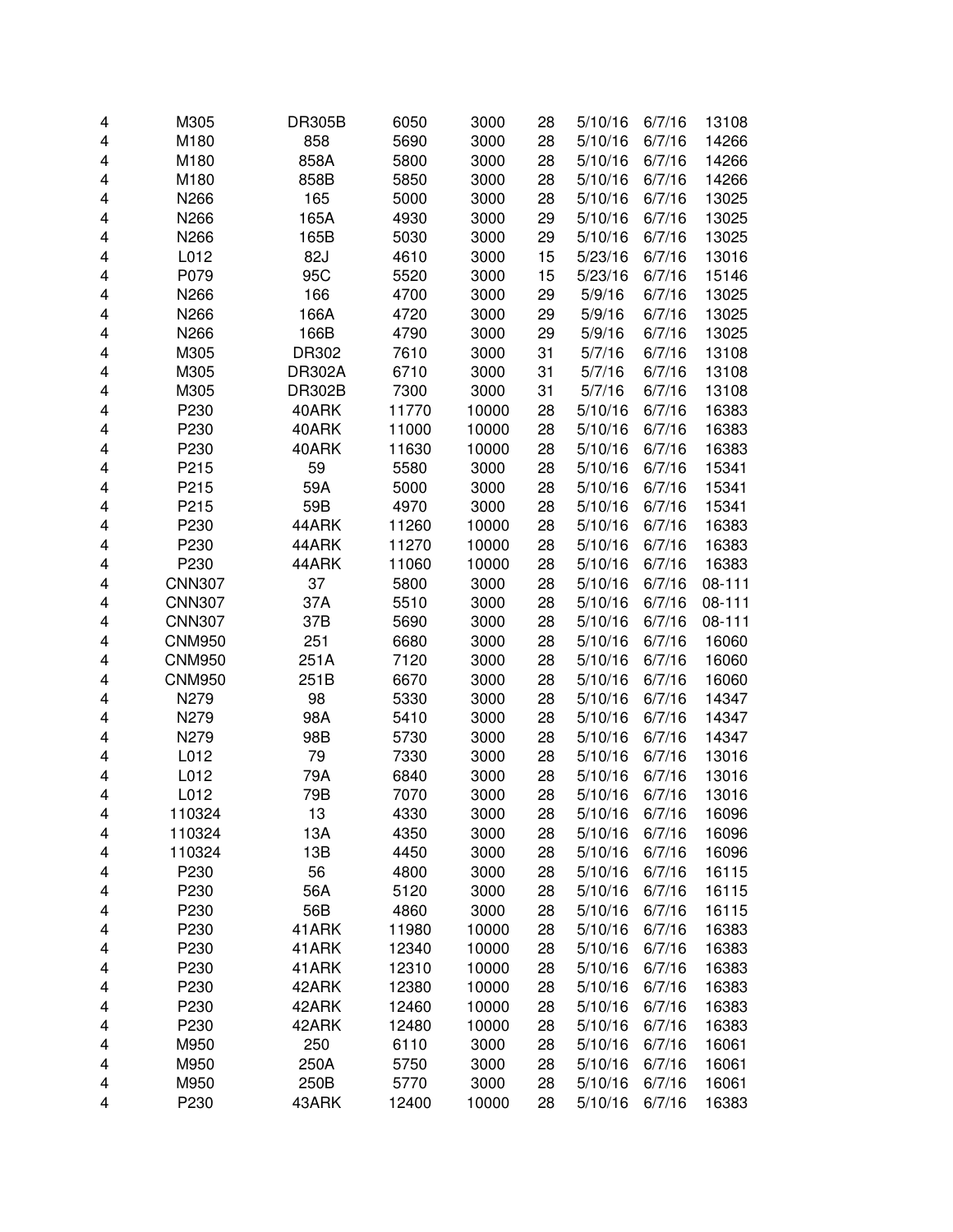| 4 | P230             | 43ARK                      | 12470        | 10000        | 28 | 5/10/16 | 6/7/16           | 16383          |
|---|------------------|----------------------------|--------------|--------------|----|---------|------------------|----------------|
| 4 | P230             | 43ARK                      | 12350        | 10000        | 28 | 5/10/16 | 6/7/16           | 16383          |
| 4 | P925             | 1A                         | 4920         | 3000         | 28 | 5/10/16 | 6/7/16           | 15066          |
| 4 | P925             | 1A                         | 4980         | 3000         | 28 | 5/10/16 | 6/7/16           | 15066          |
| 4 | P925             | 1A                         | 5260         | 3000         | 28 | 5/10/16 | 6/7/16           | 15066          |
| 4 | P922             | 10                         | 5200         | 3000         | 28 | 5/10/16 | 6/7/16           | 16086          |
| 4 | P922             | 10A                        | 5170         | 3000         | 28 | 5/10/16 | 6/7/16           | 16086          |
| 4 | P922             | 10B                        | 5170         | 3000         | 28 | 5/10/16 | 6/7/16           | 16086          |
| 4 | N165             | 137                        | 5760         | 3000         | 28 | 5/10/16 | 6/7/16           | 14273          |
| 4 | N165             | 137A                       | 5520         | 3000         | 28 | 5/10/16 | 6/7/16           | 14273          |
| 4 | N165             | 137B                       | 5890         | 3000         | 28 | 5/10/16 | 6/7/16           | 14273          |
| 4 | J363             | 183A                       | 4610         | 4000         | 28 | 5/10/16 | 6/7/16           |                |
| 4 | J363             | 183A                       | 4830         | 4000         | 28 | 5/10/16 | 6/7/16           |                |
| 4 | J363             | 183A                       | 4950         | 4000         | 28 | 5/10/16 | 6/7/16           |                |
| 4 | N198             | 204                        | 5160         | 3000         | 28 | 5/10/16 | 6/7/16           | 13034          |
| 4 | N198             | 204A                       | 5340         | 3000         | 28 | 5/10/16 | 6/7/16           | 13034          |
| 4 | N198             | 204B                       | 5160         | 3000         | 28 | 5/10/16 | 6/7/16           | 13034          |
| 4 | DENNY BEND RD.   | 1                          | 5250         | 3000         | 32 | 5/6/16  | 6/7/16           |                |
| 4 | DENNY BEND RD.   | 1A                         | 4910         | 3000         | 32 | 5/6/16  | 6/7/16           |                |
| 4 | DENNY BEND RD.   | 1B                         | 5360         | 3000         | 32 | 5/6/16  | 6/7/16           |                |
| 6 | L264             | 610B                       | 5090         | 3000         | 7  | 6/1/16  | 6/8/16           | 15393          |
| 4 | P295             | 6A                         | 8020         | 3000         | 28 | 5/11/16 | 6/8/16           | 16234          |
| 4 | P295             | 6A                         | 7770         | 3000         | 28 | 5/11/16 | 6/8/16           | 16234          |
| 4 | P295             | 6A                         | 8110         | 3000         | 28 | 5/11/16 | 6/8/16           | 16234          |
| 4 | M305             | <b>DB257</b>               | 6950         | 3000         | 28 | 5/11/16 | 6/8/16           | 13108          |
|   |                  |                            | 6410         | 3000         | 28 | 5/11/16 | 6/8/16           |                |
| 4 | M305             | <b>DB257A</b>              |              |              | 28 | 5/11/16 |                  | 13108<br>13108 |
| 4 | M305<br>M305     | <b>DB257B</b><br>W65       | 6730<br>4640 | 3000<br>3000 | 28 | 5/11/16 | 6/8/16<br>6/8/16 | 13108          |
| 4 |                  |                            |              |              | 28 | 5/11/16 | 6/8/16           |                |
| 4 | M305             | <b>W65A</b><br><b>W65B</b> | 4520         | 3000<br>3000 | 28 |         | 6/8/16           | 13108          |
| 4 | M305<br>P230     |                            | 4000         |              |    | 5/11/16 |                  | 13108          |
| 4 |                  | 58                         | 4630         | 3000         | 28 | 5/11/16 | 6/8/16           | 15050          |
| 4 | P230             | 58A                        | 4570<br>4580 | 3000         | 28 | 5/11/16 | 6/8/16<br>6/8/16 | 15050          |
| 4 | P230             | 58B                        |              | 3000         | 28 | 5/11/16 |                  | 15050          |
| 4 | N266             | 167                        | 4350         | 3000         | 28 | 5/11/16 | 6/8/16           | 13025          |
| 4 | N266             | 167A                       | 4520         | 3000         | 28 | 5/11/16 | 6/8/16           | 13025          |
| 4 | N266             | 167B                       | 4750         | 3000         | 28 | 5/11/16 | 6/8/16           | 13025          |
| 4 | L041             | 304                        | 5300         | 3000         | 28 | 5/11/16 | 6/8/16           | 14369          |
| 4 | L041             | 304A                       | 5300         | 3000         | 28 | 5/11/16 | 6/8/16           | 14369          |
| 4 | L041             | 304A                       | 5510         | 3000         | 28 | 5/11/16 | 6/8/16           | 14369          |
| 4 | N198             | 205                        | 5170         | 3000         | 28 | 5/11/16 | 6/8/16           | 13034          |
| 4 | N198             | 205A                       | 5240         | 3000         | 28 | 5/11/16 | 6/8/16           | 13034          |
| 4 | N198             | 205B                       | 5440         | 3000         | 28 | 5/11/16 | 6/8/16           | 13034          |
| 4 | N266             | 168                        | 4650         | 3000         | 28 | 5/11/16 | 6/8/16           | 13025          |
| 4 | N266             | 168A                       | 4630         | 3000         | 28 | 5/11/16 | 6/8/16           | 13025          |
| 4 | N266             | 168B                       | 4140         | 3000         | 28 | 5/11/16 | 6/8/16           | 13025          |
| 4 | N <sub>152</sub> | 190                        | 5760         | 3000         | 28 | 5/11/16 | 6/8/16           | 15100          |
| 4 | N <sub>152</sub> | 190A                       | 5670         | 3000         | 28 | 5/11/16 | 6/8/16           | 15100          |
| 4 | N152             | 190B                       | 6080         | 3000         | 28 | 5/11/16 | 6/8/16           | 15100          |
| 4 | M950             | 252                        | 5880         | 3000         | 28 | 5/11/16 | 6/8/16           | 16061          |
| 4 | M950             | 252A                       | 5360         | 3000         | 28 | 5/11/16 | 6/8/16           | 16061          |
| 4 | M950             | 252B                       | 5540         | 3000         | 28 | 5/11/16 | 6/8/16           | 16061          |
| 4 | P230             | 57                         | 4190         | 3000         | 28 | 5/11/16 | 6/8/16           | 16115          |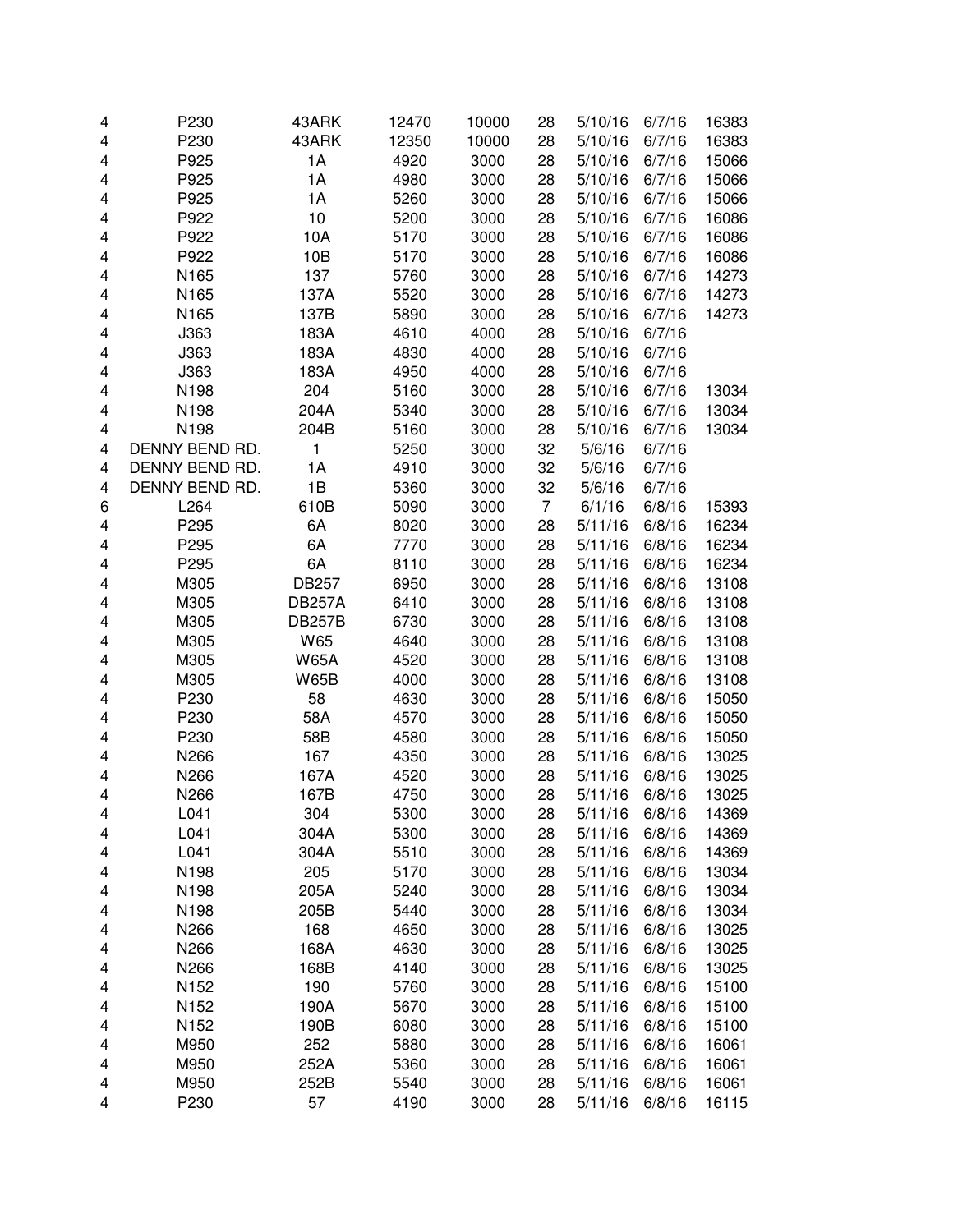| 4 | P230         | 57A    | 4090         | 3000 | 28       | 5/11/16            | 6/8/16 | 16115 |
|---|--------------|--------|--------------|------|----------|--------------------|--------|-------|
| 4 | P230         | 57B    | 3920         | 3000 | 28       | 5/11/16            | 6/8/16 | 16115 |
| 4 | P215         | 60     | 5390         | 3000 | 28       | 5/11/16            | 6/8/16 | 15341 |
| 4 | P215         | 60A    | 5570         | 3000 | 28       | 5/11/16            | 6/8/16 | 15341 |
| 4 | P215         | 60B    | 5050         | 3000 | 28       | 5/11/16            | 6/8/16 | 15341 |
| 4 | M021         | 37     | 4550         | 3000 | 28       | 5/11/16            | 6/8/16 | 15393 |
| 4 | M021         | 37A    | 5120         | 3000 | 28       | 5/11/16            | 6/8/16 | 15393 |
| 4 | M021         | 37B    | 5220         | 3000 | 28       | 5/11/16            | 6/8/16 | 15393 |
| 4 | L139         | 52A    | 5600         | 4000 | 28       | 5/11/16            | 6/8/16 | 16124 |
| 4 | L139         | 52A    | 5650         | 4000 | 28       | 5/11/16            | 6/8/16 | 16124 |
| 4 | L139         | 52A    | 5890         | 4000 | 28       | 5/11/16            | 6/8/16 | 16124 |
| 4 | 107700       | 063A   | 4890         | 3000 | 28       | 5/11/16            | 6/8/16 | 14145 |
| 4 | 107700       | 063A   | 4460         | 3000 | 28       | 5/11/16            | 6/8/16 | 14145 |
| 4 | 107700       | 063A   | 4960         | 3000 | 28       | 5/11/16            | 6/8/16 | 14145 |
| 4 | L041         | 303A   | 4850         | 3000 | 28       | 5/11/16            | 6/8/16 | 14369 |
| 4 | L041         | 303A   | 5010         | 3000 | 28       | 5/11/16            | 6/8/16 | 14369 |
| 4 | L041         | 303A   | 5010         | 3000 | 28       | 5/11/16            | 6/8/16 | 14369 |
| 4 | P929         | 2      | 4850         | 3000 | 28       | 5/11/16            | 6/8/16 | 16255 |
| 4 | P929         | 2A     | 4540         | 3000 | 28       | 5/11/16            | 6/8/16 | 16255 |
| 4 | P929         | 2B     | 5040         | 3000 | 28       | 5/11/16            | 6/8/16 | 16255 |
| 4 | M384         | 112    | 5460         | 4000 | 28       | 5/11/16            | 6/8/16 |       |
| 4 | M384         | 112A   | 5520         | 4000 | 28       | 5/11/16            | 6/8/16 |       |
| 4 | M384         | 112B   | 5380         | 4000 | 28       | 5/11/16            | 6/8/16 |       |
|   | M384         | 111    | 5050         | 3000 | 28       | 5/11/16            | 6/8/16 | 15616 |
| 4 |              | 111A   |              | 3000 | 28       |                    | 6/8/16 |       |
| 4 | M384<br>M384 |        | 5050<br>4980 |      |          | 5/11/16<br>5/11/16 |        | 15616 |
| 4 |              | 111B   |              | 3000 | 28       |                    | 6/8/16 | 15616 |
| 4 | 113908       | 25     | 4930         | 3000 | 28<br>28 | 5/11/16            | 6/8/16 | 15616 |
| 4 | 113908       | 25A    | 4920         | 3000 |          | 5/11/16            | 6/8/16 | 15616 |
| 4 | 113908       | 25B    | 4980         | 3000 | 28       | 5/11/16            | 6/8/16 | 15616 |
| 4 | N307         | 39     | 5380         | 3000 | 28       | 5/11/16            | 6/8/16 | 8111  |
| 4 | N307         | 39A    | 5260         | 3000 | 28       | 5/11/16            | 6/8/16 | 8111  |
| 4 | N307         | 39B    | 5010         | 3000 | 28       | 5/11/16            | 6/8/16 | 8111  |
| 4 | P309         | 8      | 5600         | 3000 | 28       | 5/11/16            | 6/8/16 | 8111  |
| 4 | P309         | 8A     | 5560         | 3000 | 28       | 5/11/16            | 6/8/16 | 8111  |
| 4 | P927         | 105    | 4310         | 3000 | 28       | 5/11/16            | 6/8/16 | 15600 |
| 4 | P927         | 105A   | 4430         | 3000 | 28       | 5/11/16            | 6/8/16 | 15600 |
| 4 | P927         | 105AA  | 4520         | 3000 | 28       | 5/11/16            | 6/8/16 | 15600 |
| 4 | P294         | 16D    | 3540         | 3000 | 7        | 6/1/16             | 6/8/16 | 16341 |
| 4 | L012         | 85C    | 6740         | 3000 | 7        | 6/1/16             | 6/8/16 | 13016 |
| 4 | M180         | 859    | 3830         | 3000 | 28       | 5/11/16            | 6/8/16 | 14266 |
| 4 | M180         | 859A   | 4040         | 3000 | 28       | 5/11/16            | 6/8/16 | 14266 |
| 4 | M180         | 859B   | 3810         | 3000 | 28       | 5/11/16            | 6/8/16 | 14266 |
| 4 | P294         | $15-C$ | 5100         | 3000 | 14       | 5/26/16            | 6/9/16 | 16341 |
| 4 | N357         | $40-C$ | 3850         | 3000 | 14       | 5/26/16            | 6/9/16 | 16127 |
| 4 | L021         | 84-D   | 5610         | 3000 | 14       | 5/26/16            | 6/9/16 | 13016 |
| 4 | P929         | 3      | 3400         | 3000 | 28       | 5/12/16            | 6/9/16 | 16255 |
| 4 | P929         | 3A     | 3460         | 3000 | 28       | 5/12/16            | 6/9/16 | 16255 |
| 4 | P929         | 3B     | 2990         | 3000 | 28       | 5/12/16            | 6/9/16 | 16255 |
| 4 | P247         | 3-ARK  | 11990        | 3000 | 28       | 5/12/16            | 6/9/16 | 16262 |
| 4 | P247         | 3-ARK  | 11660        | 3000 | 28       | 5/12/16            | 6/9/16 | 16262 |
| 4 | P247         | 3-ARK  | 11080        | 3000 | 28       | 5/12/16            | 6/9/16 | 16262 |
| 4 | P247         | 4-ARK  | 11730        | 3000 | 28       | 5/12/16            | 6/9/16 | 16262 |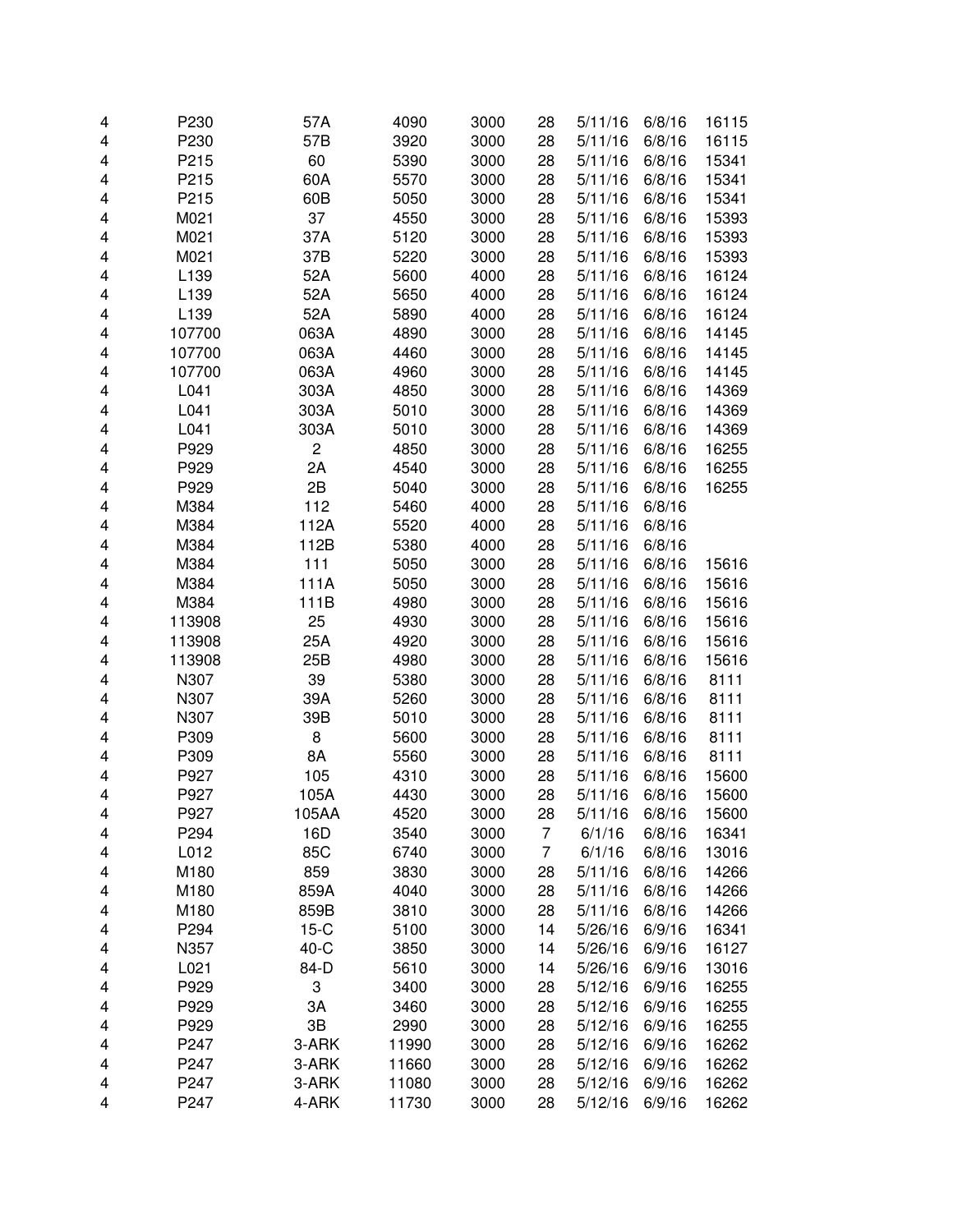| 4 | P247   | 4-ARK         | 11570 | 3000 | 28 | 5/12/16 | 6/9/16 | 16262  |
|---|--------|---------------|-------|------|----|---------|--------|--------|
| 4 | P247   | 4-ARK         | 12370 | 3000 | 28 | 5/12/16 | 6/9/16 | 16262  |
| 4 | P218   | $5-A$         | 7060  | 3000 | 28 | 5/12/16 | 6/9/16 | 16089  |
| 4 | P218   | $5-A$         | 6600  | 3000 | 28 | 5/12/16 | 6/9/16 | 16089  |
| 4 | P218   | $5-A$         | 6380  | 3000 | 28 | 5/12/16 | 6/9/16 | 16089  |
| 4 | P296   | 7-A           | 5860  | 3000 | 28 | 5/12/16 | 6/9/16 | 16188  |
| 4 | P296   | 7-A           | 6030  | 3000 | 28 | 5/12/16 | 6/9/16 | 16188  |
| 4 | P296   | 7-A           | 5940  | 3000 | 28 | 5/12/16 | 6/9/16 | 16188  |
| 4 | 111047 | 9             | 5540  | 4000 | 28 | 5/12/16 | 6/9/16 | 15481  |
| 4 | 111047 | 9Α            | 5880  | 4000 | 28 | 5/12/16 | 6/9/16 | 15481  |
| 4 | 111047 | 9Β            | 5510  | 4000 | 28 | 5/12/16 | 6/9/16 | 15481  |
| 4 | P922   | 11            | 5520  | 3000 | 28 | 5/12/16 | 6/9/16 | 16086  |
| 4 | P922   | 11A           | 5590  | 3000 | 28 | 5/12/16 | 6/9/16 | 16086  |
| 4 | P922   | 11B           | 5410  | 3000 | 28 | 5/12/16 | 6/9/16 | 16086  |
| 4 | P922   | 11B           | 5430  | 3000 | 28 | 5/12/16 | 6/9/16 | 16086  |
| 4 | P294   | 11A           | 6120  | 3000 | 28 | 5/12/16 | 6/9/16 | 16120  |
| 4 | P294   | 11B           | 6110  | 3000 | 28 | 5/12/16 | 6/9/16 | 16120  |
| 4 | N307   | 40            | 4770  | 3000 | 28 | 5/12/16 | 6/9/16 | 8111   |
| 4 | N307   | 40A           | 4520  | 3000 | 28 | 5/12/16 | 6/9/16 | 8111   |
| 4 | N307   | 40B           | 4630  | 3000 | 28 | 5/12/16 | 6/9/16 | 8111   |
| 4 | 115745 | 45            | 6280  | 3000 | 28 | 5/12/16 | 6/9/16 | 16081  |
| 4 | 115745 | 45A           | 6310  | 3000 | 28 | 5/12/16 | 6/9/16 | 16081  |
| 4 | 115745 | 45B           | 5960  | 3000 | 28 | 5/12/16 | 6/9/16 | 16081  |
| 4 | P230   | 60            | 5370  | 3000 | 28 | 5/12/16 | 6/9/16 | 15050  |
| 4 | P230   | 60A           | 5260  | 3000 | 28 | 5/12/16 | 6/9/16 | 15050  |
| 4 | P230   | 60B           | 5580  | 3000 | 28 | 5/12/16 | 6/9/16 | 15050  |
| 4 | M305   | <b>TS-61</b>  | 6220  | 3000 | 28 | 5/12/16 | 6/9/16 | 11453  |
| 4 | M305   | <b>TS-61A</b> | 6120  | 3000 | 28 | 5/12/16 | 6/9/16 | 11453  |
| 4 | M305   | <b>TS-61B</b> | 6270  | 3000 | 28 | 5/12/16 | 6/9/16 | 11453  |
| 4 | N201   | 64-A          | 3440  | 3000 | 28 | 5/12/16 | 6/9/16 | 11282  |
| 4 | N201   | 64-A          | 2990  | 3000 | 28 | 5/12/16 | 6/9/16 | 11282  |
| 4 | N201   | 64-A          | 3090  | 3000 | 28 | 5/12/16 | 6/9/16 | 11282  |
| 4 | N299   | 99            | 5150  | 3000 | 28 | 5/12/16 | 6/9/16 | 8111   |
| 4 | N299   | 99A           | 4550  | 3000 | 28 | 5/12/16 | 6/9/16 | 8111   |
| 4 | N299   | 99B           | 4910  | 3000 | 28 | 5/12/16 | 6/9/16 | 8111   |
| 4 | M384   | 113           | 5070  | 3000 | 28 | 5/12/16 | 6/9/16 | 151616 |
| 4 | M384   | 113A          | 5360  | 3000 | 28 | 5/12/16 | 6/9/16 | 151616 |
| 4 | M384   | 113B          | 5270  | 3000 | 28 | 5/12/16 | 6/9/16 | 151616 |
| 4 | N321   | 144           | 4780  | 3000 | 28 | 5/12/16 | 6/9/16 | 15184  |
| 4 | N321   | 144A          | 4990  | 3000 | 28 | 5/12/16 | 6/9/16 | 15184  |
| 4 | N321   | 144B          | 4880  | 3000 | 28 | 5/12/16 | 6/9/16 | 15184  |
| 4 | N152   | 191           | 4200  | 3000 | 28 | 5/12/16 | 6/9/16 | 15100  |
| 4 | N152   | 191A          | 4090  | 3000 | 28 | 5/12/16 | 6/9/16 | 15100  |
| 4 | N152   | 191B          | 4480  | 3000 | 28 | 5/12/16 | 6/9/16 | 15100  |
| 4 | M950   | 253           | 5540  | 3000 | 28 | 5/12/16 | 6/9/16 | 16059  |
| 4 | M950   | 253A          | 5870  | 3000 | 28 | 5/12/16 | 6/9/16 | 16059  |
| 4 | M950   | 253B          | 5790  | 3000 | 28 | 5/12/16 | 6/9/16 | 16059  |
| 4 | M950   | 254           | 7080  | 3000 | 28 | 5/12/16 | 6/9/16 | 16060  |
| 4 | M950   | 254A          | 6750  | 3000 | 28 | 5/12/16 | 6/9/16 | 16060  |
| 4 | M950   | 254B          | 6850  | 3000 | 28 | 5/12/16 | 6/9/16 | 16060  |
| 4 | M180   | 860           | 5440  | 3000 | 28 | 5/12/16 | 6/9/16 | 15116  |
| 4 | M180   | 860A          | 5370  | 3000 | 28 | 5/12/16 | 6/9/16 | 15116  |
|   |        |               |       |      |    |         |        |        |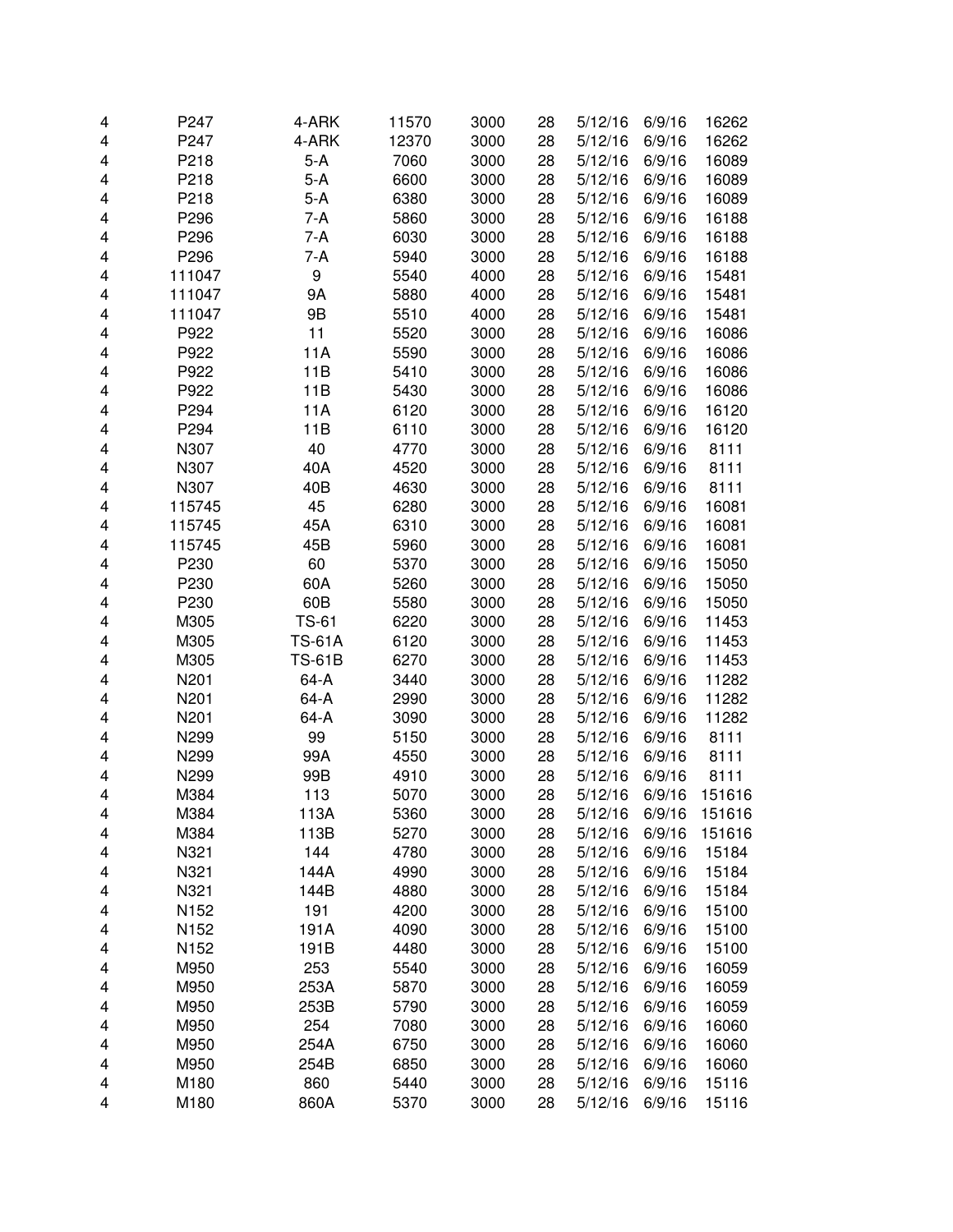| 4      | M180   | 860B           | 5270         | 3000  | 28                      | 5/12/16         | 6/9/16  | 15116 |
|--------|--------|----------------|--------------|-------|-------------------------|-----------------|---------|-------|
| 4      | M305   | $F-257$        | 7980         | 4000  | 28                      | 5/12/16         | 6/9/16  | 11453 |
| 4      | M305   | F-257A         | 8090         | 4000  | 28                      | 5/12/16         | 6/9/16  | 11453 |
| 4      | M305   | F-257B         | 8060         | 4000  | 28                      | 5/12/16         | 6/9/16  | 11453 |
| 4      | P294   | 17D            | 3600         | 3000  | 1                       | 6/8/16          | 6/9/16  | ?     |
| 4      | P922   | 16D            | 2910         | 3000  | 14                      | 5/27/16         | 6/10/16 | 16086 |
| 4      | P922   | $17-C$         | 3310         | 3000  | 7                       | 6/3/16          | 6/10/16 | 16086 |
| 4      | P294   | $17-C$         | 3440         | 3000  | $\overline{\mathbf{c}}$ | 6/8/16          | 6/10/16 |       |
| 4      | N228   | 63-C           | 5490         | 4000  | $\overline{7}$          | 6/3/16          | 6/10/16 | 16129 |
| 4      | P287   | $14-A$         | 8800         | 4000  | 28                      | 5/13/16         | 6/10/16 | 16105 |
| 4      | P287   | $14-A$         | 9000         | 4000  | 28                      | 5/13/16 6/10/16 |         | 16105 |
| 4      | P287   | $14-A$         | 8800         | 4000  | 28                      | 5/13/16 6/10/16 |         | 16105 |
| 4      | P266   | $15-A$         | 5260         | 3000  | 28                      | 5/13/16 6/10/16 |         | 13060 |
| 4      | P266   | $15-A$         | 5210         | 3000  | 28                      | 5/13/16         | 6/10/16 | 13060 |
| 4      | P266   | $15-A$         | 5450         | 3000  | 28                      | 5/13/16         | 6/10/16 | 13060 |
| 4      | 106578 | 37             | 5740         | 3000  | 28                      | 5/13/16         | 6/10/16 | 16132 |
| 4      | 106578 | 37A            | 5580         | 3000  | 28                      | 5/13/16         | 6/10/16 | 16132 |
| 4      | 106578 | 37B            | 5510         | 3000  | 28                      | 5/13/16         | 6/10/16 | 16132 |
| 4      | M021   | 38             | 6520         | 3000  | 28                      | 5/13/16         | 6/10/16 | 15157 |
| 4      | M021   | 38A            | 6190         | 3000  | 28                      | 5/13/16         | 6/10/16 | 15157 |
| 4      | M021   | 38B            | 6420         | 3000  | 28                      | 5/13/16         | 6/10/16 | 15157 |
| 4      | 115745 | 46             | 5920         | 3000  | 28                      | 5/13/16         | 6/10/16 | 16081 |
| 4      | 115745 | 46A            | 5790         | 3000  | 28                      | 5/13/16         | 6/10/16 | 16081 |
| 4      | 115745 | 46B            | 5960         | 3000  | 28                      | 5/13/16         | 6/10/16 | 16081 |
| 4      | P230   | 47-ARK         | 12580        | 10000 | 28                      | 5/13/16         | 6/10/16 | 16383 |
| 4      | P230   | 47-ARK         | 13130        | 10000 | 28                      | 5/13/16         | 6/10/16 | 16383 |
| 4      | P230   | 47-ARK         | 12800        | 10000 | 28                      | 5/13/16 6/10/16 |         | 16383 |
| 4      | P229   | $\overline{c}$ | 5580         | 3000  | 28                      | 5/13/16 6/10/16 |         | 16166 |
| 4      | P229   | 2A             | 5620         | 3000  | 28                      | 5/13/01         | 6/10/16 | 16166 |
| 4      | P229   | 2B             | 5700         | 3000  | 28                      | 5/13/16         | 6/10/16 | 16166 |
| 4      | P924   | 3              | 5970         | 3000  | 28                      | 5/13/16         | 6/10/16 | 15393 |
| 4      | P924   | 3A             | 6600         | 3000  | 28                      | 5/13/16         | 6/10/16 | 15393 |
| 4      | P924   | $3\mathsf{B}$  | 6160         | 3000  | 28                      | 5/13/16         | 6/10/16 | 15393 |
| 4      | P326   | 6-A            | 5970         | 3000  | 28                      | 5/13/16         | 6/10/16 | 16139 |
| 4      | P326   | 6-A            | 5500         | 3000  | 28                      | 5/13/16         | 6/10/16 | 16139 |
| 4      | P326   | 6-A            | 5700         | 3000  | 28                      | 5/13/16 6/10/16 |         | 16139 |
| 4      | P261   | 7              | 5290         | 3000  | 28                      | 5/13/16 6/10/16 |         | 14339 |
| 4      | P261   | 7Α             | 5610         | 3000  | 28                      | 5/13/16         | 6/10/16 | 14339 |
| 4      | P261   | 7B             | 5280         | 3000  | 28                      | 5/13/16         | 6/10/16 | 14339 |
| 4      | P261   | 8              | 6090         | 3000  | 28                      | 5/13/16 6/10/16 |         | 14339 |
| 4      | P261   | 8A             | 6040         | 3000  | 28                      | 5/13/16 6/10/16 |         | 14339 |
| 4      | P261   | 8B             | 6040         | 3000  | 28                      | 5/13/16 6/10/16 |         | 14339 |
| 4      | P247   | 12             | 5860         | 3000  | 28                      | 5/13/16 6/10/16 |         | 16130 |
| 4      | P247   | 12A            | 6130         | 3000  | 28                      | 5/13/16 6/10/16 |         | 16130 |
| 4      | P247   | 12B            | 5980         | 3000  | 28                      | 5/13/16 6/10/16 |         | 16130 |
| 4      | P922   | 12             | 5380         | 3000  | 28                      | 5/13/16 6/10/16 |         | 16086 |
|        | P922   | 12A            |              | 3000  | 28                      | 5/13/16 6/10/16 |         | 16086 |
| 4<br>4 | P922   | 12B            | 5600<br>5600 | 3000  | 28                      | 5/13/16 6/10/16 |         | 16086 |
|        | P230   | 61             | 4790         |       | 28                      | 5/13/16 6/10/16 |         | 16115 |
| 4      | P230   | 61A            | 4830         | 3000  | 28                      | 5/13/16         | 6/10/16 | 16115 |
| 4      | P230   | 61B            |              | 3000  |                         | 5/13/16 6/10/16 |         |       |
| 4      |        |                | 4620         | 3000  | 28                      |                 |         | 16115 |
| 4      | P230   | 62             | 4600         | 3000  | 28                      | 5/13/16 6/10/16 |         | 16115 |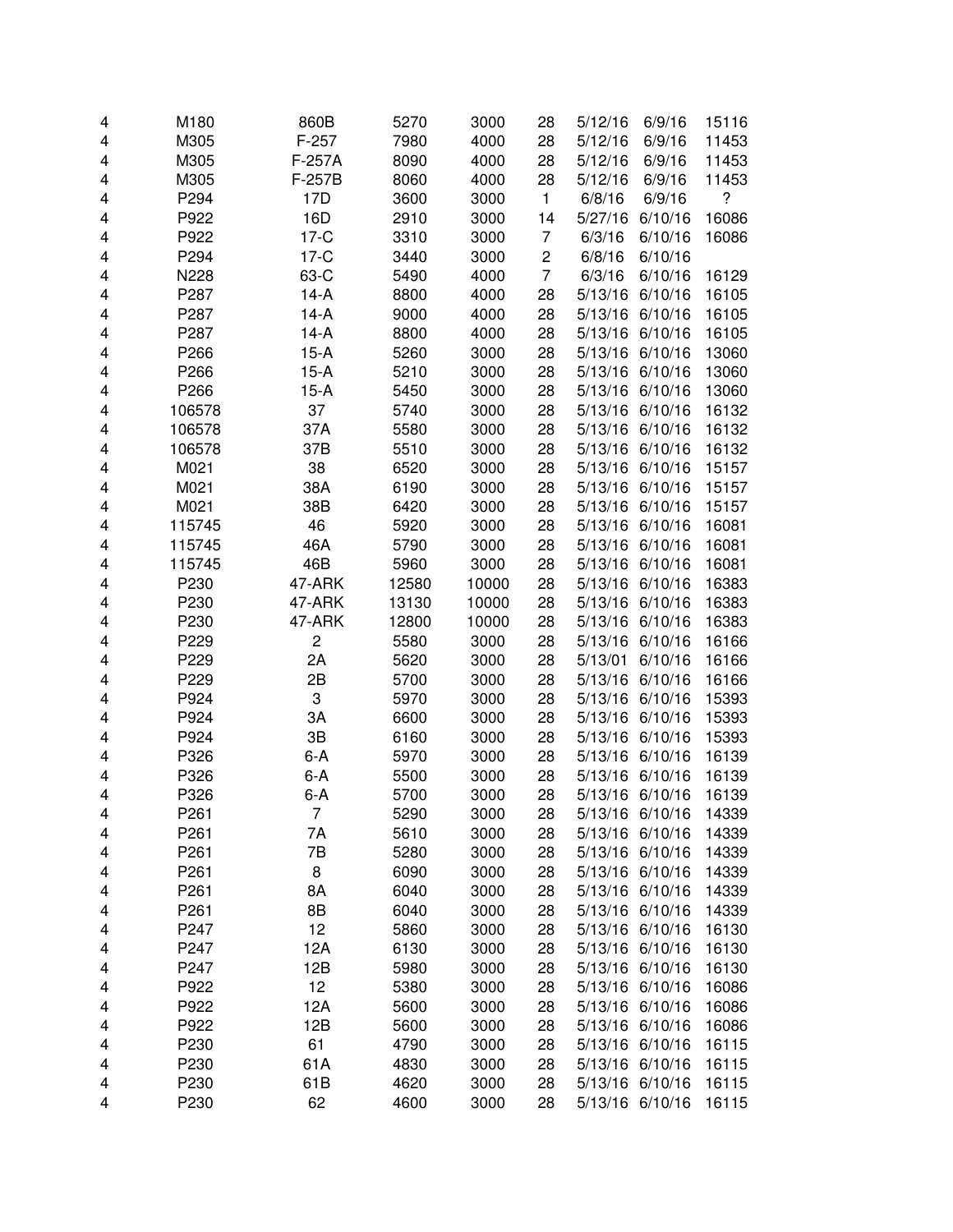| 4 | P230   | 62A    | 4620  | 3000  | 28 | 5/13/16 6/10/16 |         | 16115 |
|---|--------|--------|-------|-------|----|-----------------|---------|-------|
| 4 | P230   | 62B    | 4520  | 3000  | 28 | 5/13/16         | 6/10/16 | 16115 |
| 4 | P287   | $15-A$ | 9000  | 4000  | 28 | 5/13/16         | 6/10/16 | 16105 |
| 4 | P287   | $15-A$ | 9260  | 4000  | 28 | 5/13/16         | 6/10/16 | 16105 |
| 4 | P287   | $15-A$ | 8930  | 4000  | 28 | 5/13/16         | 6/10/16 | 16105 |
| 4 | 113908 | 26     | 6570  | 3000  | 28 | 5/13/16         | 6/10/16 | 15616 |
| 4 | 113908 | 26A    | 6270  | 3000  | 28 | 5/13/16 6/10/16 |         | 15616 |
| 4 | 113908 | 26B    | 6270  | 3000  | 28 | 5/13/16 6/10/16 |         | 15616 |
| 4 | N201   | 67-A   | 4430  | 3000  | 28 | 5/13/16 6/10/16 |         | 11282 |
| 4 | N201   | 67-A   | 4450  | 3000  | 28 | 5/13/16 6/10/16 |         | 11282 |
| 4 | N201   | 67-A   | 4240  | 3000  | 28 | 5/13/16 6/10/16 |         | 11282 |
| 4 | P047   | 75-A   | 4210  | 3000  | 28 | 5/13/16 6/10/16 |         | 15199 |
| 4 | P047   | $75-A$ | 4320  | 3000  | 28 | 5/13/16 6/10/16 |         | 15199 |
| 4 | P047   | $75-A$ | 4250  | 3000  | 28 | 5/13/16 6/10/16 |         | 15199 |
| 4 | P927   | 106    | 5200  | 3000  | 28 | 5/13/16 6/10/16 |         | 15600 |
| 4 | P927   | 106A   | 5600  | 3000  | 28 | 5/13/16 6/10/16 |         | 15600 |
| 4 | P927   | 106AA  | 5490  | 3000  | 28 | 5/13/16         | 6/10/16 | 15600 |
| 4 | N321   | 145    | 4900  | 3000  | 28 | 5/13/16         | 6/10/16 | 15184 |
| 4 | N321   | 145A   | 5040  | 3000  | 28 | 5/13/16         | 6/10/16 | 15184 |
| 4 | N321   | 145B   | 5050  | 3000  | 28 | 5/13/16         | 6/10/16 | 15184 |
| 4 | N321   | 146    | 5490  | 3000  | 28 | 5/13/16         | 6/10/16 | 15184 |
| 4 | N321   | 146A   | 4930  | 3000  | 28 | 5/13/16         | 6/10/16 | 15184 |
| 4 | N321   | 146B   | 5170  | 3000  | 28 | 5/13/16         | 6/10/16 | 15184 |
| 4 | M384   | 114    | 4940  | 3000  | 28 | 5/13/16 6/10/16 |         | 15616 |
| 4 | M384   | 114A   | 4800  | 3000  | 28 | 5/13/16 6/10/16 |         | 15616 |
| 4 | M384   | 114B   | 5080  | 3000  | 28 | 5/13/16 6/10/16 |         | 15616 |
| 4 | M384   | 115    | 6670  | 4000  | 28 | 5/13/16 6/10/16 |         | 15618 |
| 4 | M384   | 115A   | 6460  | 4000  | 28 | 5/13/16 6/10/16 |         | 15618 |
| 4 | M384   | 115B   | 6860  | 4000  | 28 | 5/13/16 6/10/16 |         | 15618 |
| 4 | N198   | 206    | 5800  | 3000  | 28 | 5/13/16 6/10/16 |         | 13034 |
| 4 | N198   | 206A   | 5470  | 3000  | 28 | 5/13/16 6/10/16 |         | 13034 |
| 4 | N198   | 206B   | 5620  | 3000  | 28 | 5/13/16 6/10/16 |         | 13034 |
| 4 | P230   | 45ARK  | 13600 | 10000 | 28 | 5/13/16 6/10/16 |         | 16383 |
| 4 | P230   | 45ARK  | 13160 | 10000 | 28 | 5/13/16         | 6/10/16 | 16383 |
| 4 | P230   | 45ARK  | 13000 | 10000 | 28 | 5/13/16         | 6/10/16 | 16383 |
| 4 | P230   | 46ARK  | 13390 | 10000 | 28 | 5/13/16 6/10/16 |         | 16383 |
| 4 | P230   | 46ARK  | 13600 | 10000 | 28 | 5/13/16 6/10/16 |         | 16383 |
| 4 | P230   | 46ARK  | 13060 | 10000 | 28 | 5/13/16 6/10/16 |         | 16383 |
| 4 | P230   | 47-ARK | 13970 | 10000 | 28 | 5/13/16         | 6/10/16 | 16383 |
| 4 | P230   | 47-ARK | 12610 | 10000 | 28 | 5/13/16 6/10/16 |         | 16383 |
| 4 | P230   | 47-ARK | 13400 | 10000 | 28 | 5/13/16 6/10/16 |         | 16383 |
| 4 | P230   | 48-ARK | 12750 | 10000 | 28 | 5/13/16 6/10/16 |         | 16383 |
| 4 | P230   | 48-ARK | 12950 | 10000 | 28 | 5/13/16 6/10/16 |         | 16383 |
| 4 | P230   | 48-ARK | 11950 | 10000 | 28 | 5/13/16 6/10/16 |         | 16383 |
| 4 | N152   | 192    | 3250  | 3000  | 28 | 5/13/16 6/10/16 |         | 15100 |
| 4 | N152   | 192A   | 3490  | 3000  | 28 | 5/13/16 6/10/16 |         | 15100 |
| 4 | N152   | 192B   | 3420  | 3000  | 28 | 5/13/16 6/10/16 |         | 15100 |
| 4 | M950   | 255    | 5730  | 3000  | 28 | 5/13/16 6/10/16 |         | 16059 |
| 4 | M950   | 255A   | 5720  | 3000  | 28 | 5/13/16 6/10/16 |         | 16059 |
| 4 | M950   | 255B   | 5660  | 3000  | 28 | 5/13/16 6/10/16 |         | 16059 |
| 4 | M950   | 256    | 6600  | 3000  | 28 | 5/13/16 6/10/16 |         | 16060 |
| 4 | M950   | 256A   | 6690  | 3000  | 28 | 5/13/16 6/10/16 |         | 16060 |
|   |        |        |       |       |    |                 |         |       |